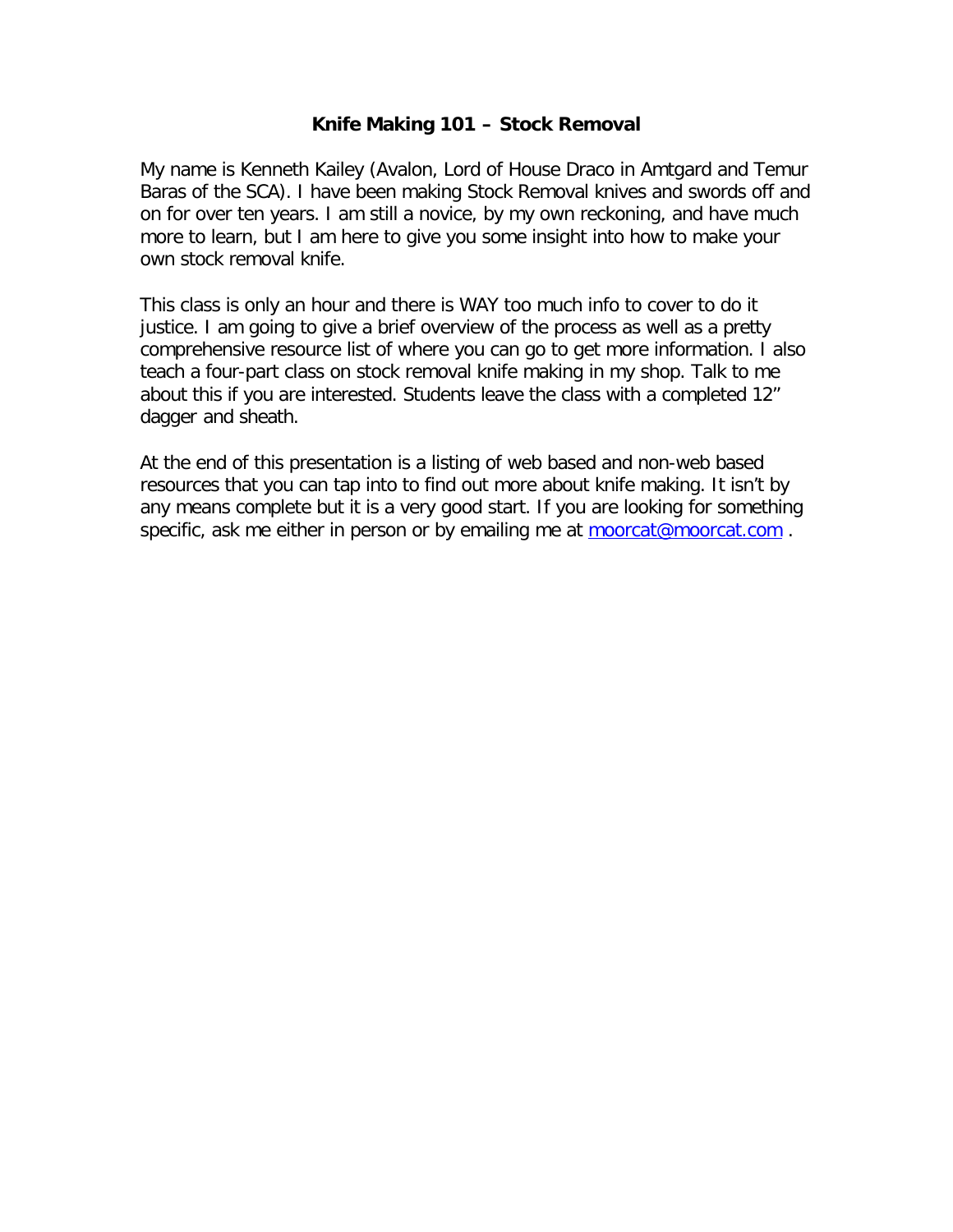#### **Methods of Knife Making**

There are as many methods of knife making as there are knife makers. Some do knife making for a hobby, some do it for a second job and some do it as their only source of income. I started knife making to replace a broken sword, and got so into it that it has been a second source of income off and on since then. I will probably do it until they plant me six feet under. I hope one day to retire and do knife making as a full time occupation. Few make a lot of money making knives but many make a living at it.

### **A. Finishing a pre-made blade –**

One of the most common ways to start knife making is to purchase a pre-made blade that has already been heat-treated and then finish it. Don't discount this as a viable way to get started. Some people do nothing but finish pre-made blades. Finish work is often the thing that a lot of knife makers slack on and a wellfinished blade that was pre-made and then finished, can often outsell a blade made from scratch that is poorly finished. There are many resources that sell pre-made blades for reasonable prices and it is a cheap way to begin. You need much less in the way of tools – basically a drill, a set of files, and anvil to hold your work, some small clamps and some sandpaper. Of course, there are tools that will make the job easier, but you don't need much more than that.

Pre-made knives usually come to you already heat-treated, polished, and ready to mount the hardware on. A basic pre-made blade can be finished in under 10 hours total time and you don't need a shop to do it. I finished my first pre-made blade in under 8 hours and I used a corner of my kitchen table with a clamp-on vice (I was living in a basement apartment at the time and had no shop).

#### **B. Forging a knife**

"Forging" is the process of heating steel to a plastic state and hammering it to shape. This process is much more involved and requires some pretty expensive tools. You can make do with makeshift tools but the results are harder to obtain. This is the way most knives and swords were made in medieval times.

Medieval smiths used coal forges to heat the metal to temperature. Today, most smiths use propane forges. The heat is more controllable and there is less of a chance to "burn" the carbon out of the blade. The knives are still finished the same way a stock removal knife if finished, though.

Damascus, or folded steel is made by forging. The metal is heated, lengthened out, and then cut. The pieces are forge welded together and then the process repeats. Some medieval smiths folded their blades till there were literally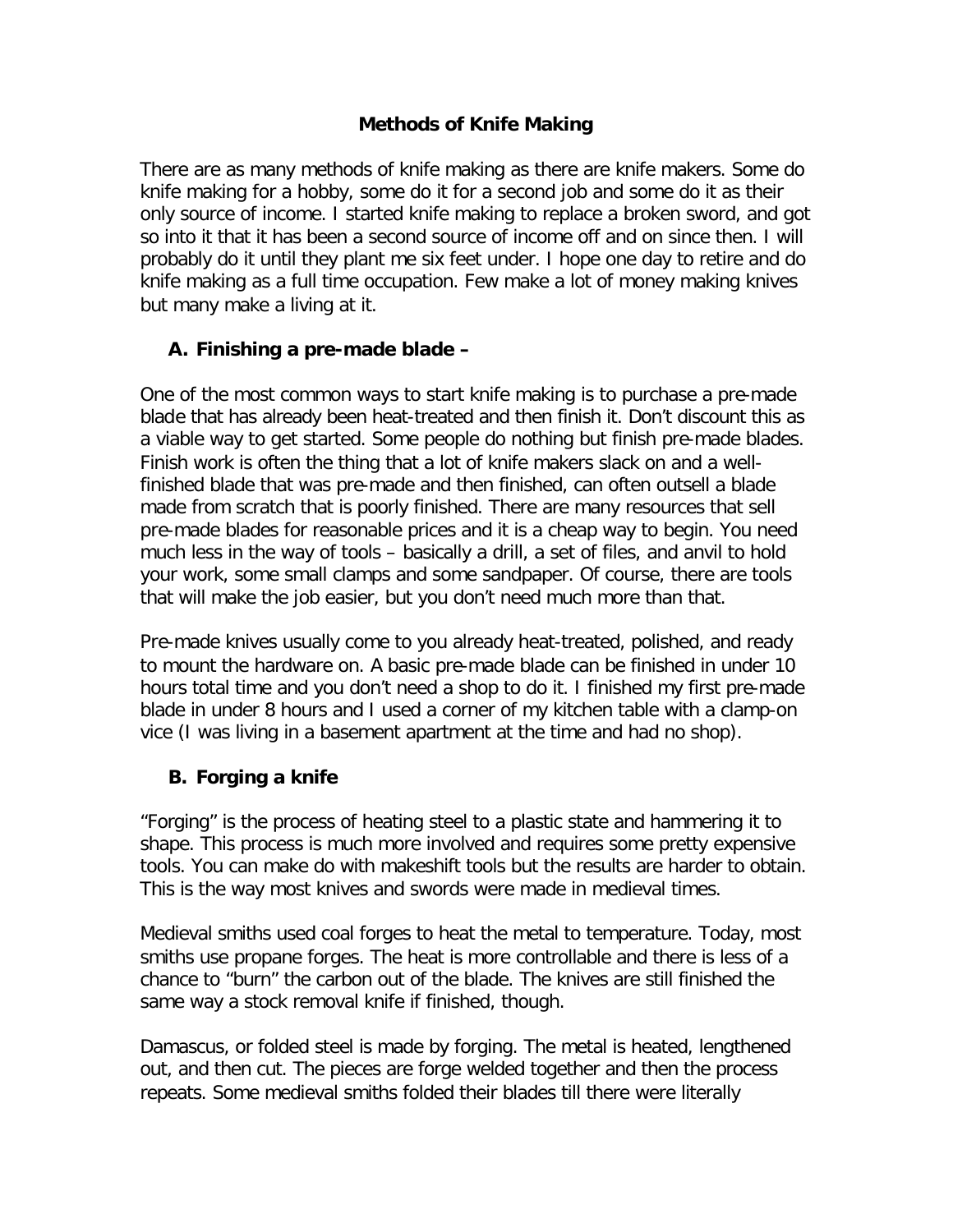thousands of layers of steel in the blade. This has the effect of making the blade stronger as well as sharper. The edge has a microscopic serration to it that adds to the ability of the blade to cut. Pattern welded Damascus is folded steel that has been folded in such a way as to leave a pattern. This type of steel is usually folded less than 600 layers, because after that, the pattern becomes invisible. Usually, this involves layering two or three different kinds steel. One is usually a low carbon steel for strength and a high carbon steel for hardness. Japanese steel was actually many kinds of metals including silver. Japanese blades were incredibly strong because of it.

Forging requires some kind of a heat source or forge and some kind of an anvil or large piece of heavy metal to act as an anvil. My first forge was a coal forge made from a truck wheel and the blower from a hair dryer. My first anvil was a length of railroad track that had been ground flat. While this worked for simple forging, I am currently setting up to purchase a nice Venturi propane forge and a 260# anvil. Be careful about setting up a forge, though. Many towns and cities have very strict noise and fire ordinances that would prevent you from operating a forge. It would really be painful to spend about a thousand dollars on a forge and anvil and then not be able to use them.

### **C. Stock Removal knife making –**

What I am here to talk about today is Stock Removal knife making. This is the process of grinding a flat piece of steel into shape and then cutting in a blade. Most knife making today is done by stock removal. Since most modern steels are vastly superior to the steels that were being used in medieval times, a stock removal knife is usually just as strong as a forged knife. Forging can be used to add carbon to a blade, but most steels today don't require any extra carbon added. I will talk more about this later.

A stock removal knife starts as a bar of high carbon steel. A design is transferred to the steel and then the knife is "profiled" or cut to shape. Once the knife is cut to shape, a scribe line is etched in the blade and the maker cuts in the blade. The knife is semi-polished, heat treated and then re-polished. The handle and guards are cut and affixed, and then the knife is final shaped. A final polish finishes the knife. A sheath is then made so that you can carry it. The last step is to sharpen the knife for use.

I will go over each of these steps in detail so that you will have a pretty good understanding about how to make your own knife. I have learned some of these steps the hard way and will try to emphasize the mistakes I made so that you don't have to. I will also give you some tips about tools that you can make or modify to make it easier.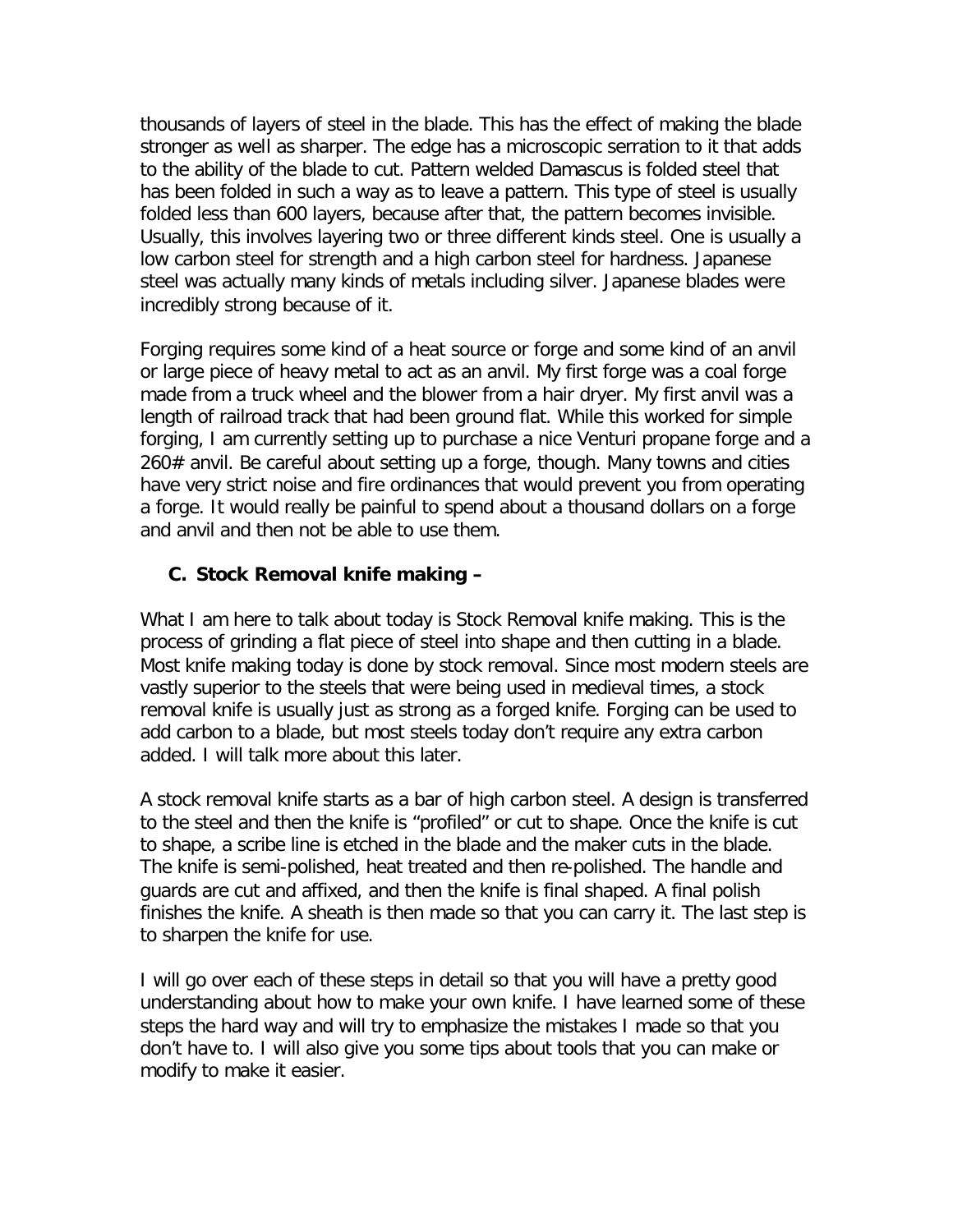This presentation is aimed at the starting maker without a lot of money. I will talk about some of the higher end tools that you can use but for the most part, I will try to explain how to do this with the minimum expenditure. I made my first knife with less than \$100 worth of tools. It can be done with a set of files, an anvil, a drill, some sandpaper and a lot of elbow grease. I wouldn't recommend it, but it can be done that way…

#### **2. Setting up a Shop or Work Area**

Let's talk about tools for a little bit. As I said before, it doesn't take a lot of tools to make a knife. There are some people that do knife making using a minimum amount of tools and are very happy doing it that way. I am lazy and enjoy using my "toys". Let's start with the basics. Remember that garage sales, thrift stores, pawn shops and auctions are your friends. I will quote what the tools will probably run you new and if I know where you can get them, I will list it but you can save a bundle by either making your tools (plans are available for a lot of them – check the resources…) or buying your tools second hand.

#### **A. Basic Tools –**

The first thing you will need is a place to work. If you are making your own knife verses finishing a pre-made blade, you will need a work area. Remember that knife shops are called "dust factories" for a reason. Your significant other will probably kill you or worse if you fire up a grinder in her kitchen. Knife and handle material dust will pervade everything in the area of where you work. I highly recommend a semi-dedicated area. My first shop was 10' X 10' in the back of a one-car garage. I wouldn't recommend storing the car in the garage while you work, though, unless you really enjoy washing it.

An important thing to keep in mind, when knife making, is ventilation. Knife making produces an inordinate amount of airborne dust even when using hand tools and sandpaper. Some handle materials are even toxic. My shop is crossventilated with a large box fan and two open windows. A lot of professional knife makers install dust collection systems. For the beginning maker, a simple box fan mounted in a window pulling the dust out of your work area is probably adequate.

Next you need a place to work on. A large table is probably adequate but a workbench is pretty easy to build and provides a steady work area. I built an 8' X 2' workbench out of \$26 worth of materials. My current shop has 5 of those as well as an 8' X 4' free-standing workbench. It still isn't enough for me but I am REALLY into tools…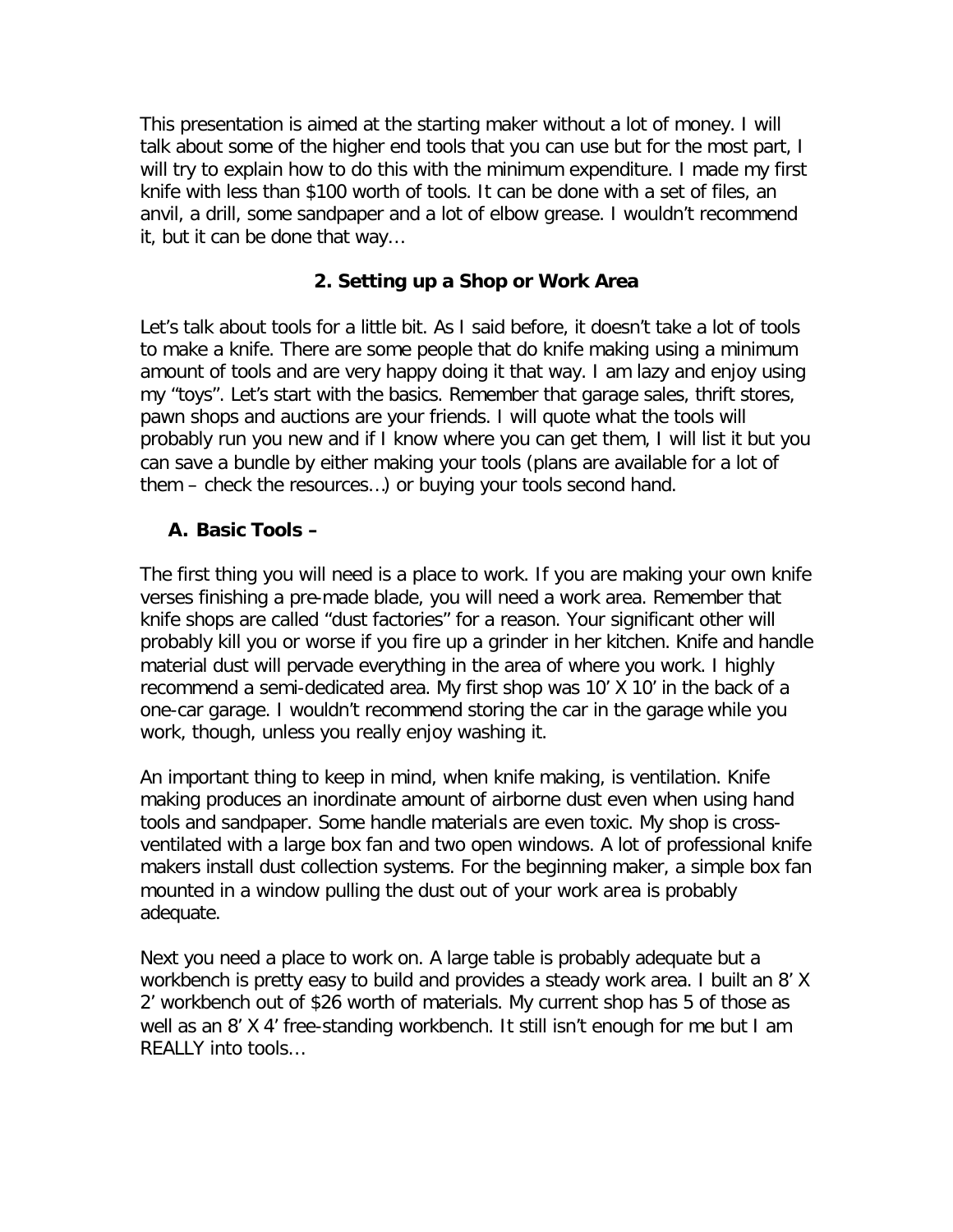To do decent work, you need a vice. It holds your work steady for most of the operations that you will be doing and it acts as a second set of hands. You can usually find a small 3.5" vice that you can mount to a workbench for around \$10 at most cheap tool places like Harbor Freight. You won't need much more than that. If you want, mount a second one vertically on the side of your workbench for holding blades horizontally.

Files are cheap and you can never have enough of them. The big "bastard cut" files work well on steel and the smaller files can be used to shape your handle material. I bought a cheap set of files for about \$10 at a local tool store. Needle files (really small files in various shapes) work really well for cutting slots in guards, shaping tang holes in through tang knives and for general touch up work around the guard. Again, you can usually find cheap sets of these at most discount tool stores. If you are going to do any kind of curved work on blades (serrations on the blade or guthooks), I highly recommend chain saw files. Few round files cut as well on blade steel.

Next you will need "C" clamps for gluing your handle material to your knife blade. These are easy to find and really cheap. Usually, they run less than \$2 and you can find them almost anywhere – including the dollar store.

About the only power tool that you absolutely need is a hand drill. A hand drill is invaluable to knife making. You use it to drill your pin holes in the tang of the knife for affixing the handle or guard, with sanding drums, you can shape finger cutouts, with polishing wheels, you can polish your knife or knife handle, you can use it to make sewing your sheath easier as well as about a hundred other things that come to mind. You can even build a cheap plywood stand and mount buffing wheels to it for buffing your knife. Drills are cheap too. You can usually find one at the local second hand or pawn shop for under \$10. I have three of them as well as my drill press and I am constantly using them.

Other things you will need include sandpaper of various grits, a carbide scriber for marking your blade, a metal cutting hacksaw, a small metal ruler for measuring and marking your guard and an automatic center punch for marking your pin holes.

#### **B. Advanced tools**

Now we get into some of the "nice to have" things. These will all make the job easier but they can run some serious dollars. I would recommend that you at least give knife making a try before running out and buying a couple thousand dollars worth of tools. As with anything, you will usually get what you pay for. A really nice variable speed 2" X 72" grinder kicks ass on a little 1" X 30" grinder. It all depends on how much you want to invest and how much you will use them.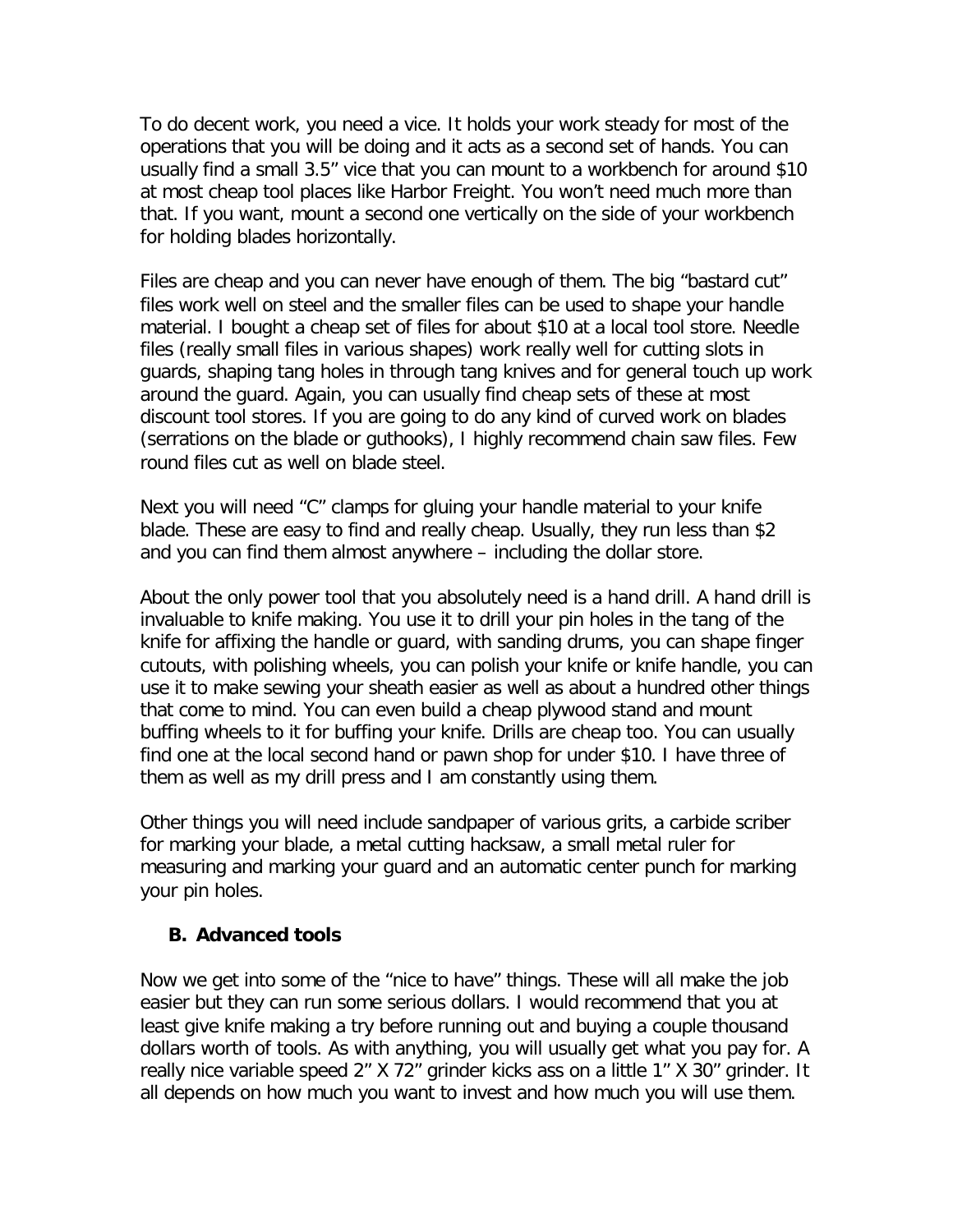First lets talk about grinders. While you can shape a knife with a set of files, it isn't much fun. That is where power belt grinders come in. They can range from a simple 1" x 30"  $1/5$ <sup>th</sup> horsepower grinder to a monster 2hp variable speed 2" x 72" grinder. IF you are serious about knife making, I urge you to get the best grinder that you can afford. I am currently looking into a big 2" X 72" grinder for me. I have outgrown the grinder that I have and need a much more powerful grinder to keep up with my demand.

A simple 1" X 30" grinder will run about \$50. It will do the job on smaller knives if you have patience. Since it is low powered, it is really easy to stop but over time, it will cut a decent blade. The advantage is that it IS slow, so that the beginning maker can learn the basics about making a blade. These grinders also work really well on handle materials and for rough sharpening of blades. I have two in my shop and I use both constantly.

A nice middle step is a 1" x 42" belt grinder. The belts are easy to find, and it cuts blades in very nicely, even on some of the larger blades. Mine is a ½ horsepower grinder and it works very well for cutting the blades on my knives. I paid about \$100 at a discount tool store for it.

Another nice middle step is a larger 2" x 48" belt grinder. Mine is a JET grinder and I paid about \$200 for it. It is ½ horsepower but the larger belt makes it better for profiling blades. One advantage to the JET is that 2" x 48" belts come in more styles and grits than the 1" x 42" grinder belts.

The Cadillac of knife making grinders is the 2" X 72" grinder. They range from \$300 for a cheap Grizzly knifemaking grinder to \$2000 for a 2hp variable speed Hardcore grinder. There are all kinds of advantages to using the bigger grinder. The first is that the contact wheel is large enough to do hollow grinds. The second is that it is powerful enough to hog off steel without slowing down (or even stopping) the grinder. A nice compromise is purchasing a Coote grinder. It comes without a motor attached. They run around \$400 and you can usually find a single speed 1 hp motor for under \$100. For around \$250 you can get a variable speed motor and end up with a really nice variable speed grinder for under \$800. This is the route that I am looking at now for me. I have used quite a few 2" x 72" grinders and I really like the Coote. Your mileage may vary. If you do decide to do knife making professionally, you will absolutely NEED a big, powerful grinder.

The next tool to talk about is the bench wheel grinder. This is a really nice tool for buffing your blades and handles and it is often used to bring out that mirror finish that Stainless Steel is so famous for. It is also absolutely the most dangerous tool in the shop. I will talk more about this later.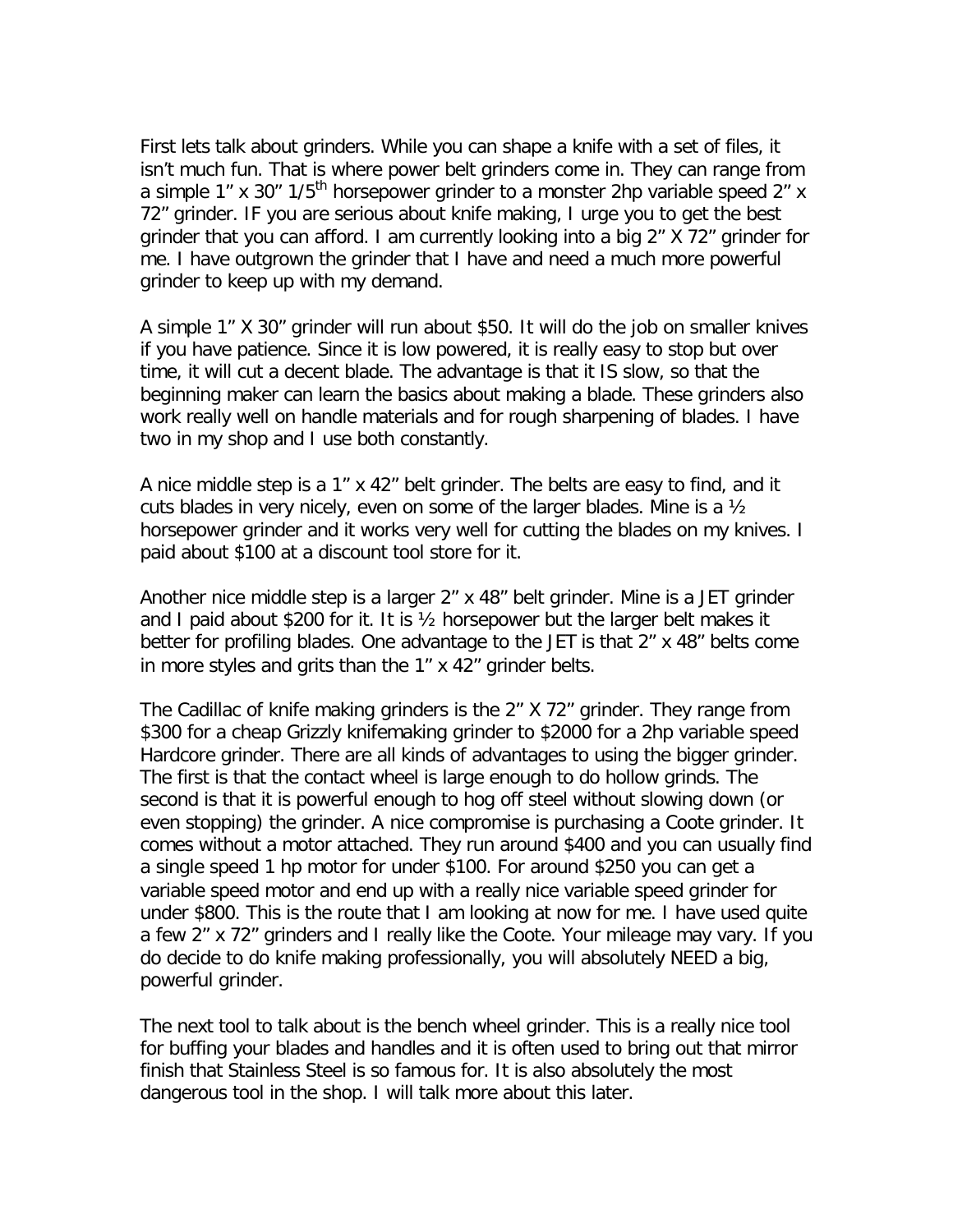I myself don't have any use for the abrasive wheels that usually come with this grinder. Other than removing the slag after plasma cutting my blades (and even then the belt grinder usually works better), I don't use them very often. What I have used is a belt wheel, though. Since I do not have a big belt grinder, I cannot do hollow grinding. I purchased an 8" wheel that accepts 2" strips of abrasive paper. I can use this on my 8" buffer to cut hollow grinds in my blades. I do not hollow grind often, but occasionally I get an order for a hollow ground knife.

The advantage to bench grinders/buffers is that they are cheap. A 6", ½ hp bench grinder runs about \$36 at the local discount tool store. The 8" model runs about \$50.

Another nice thing to have is some kind of drill press. Small bench models start at about \$40 and go up from there. The nice thing about a drill press is that the holes you drill for your pins will be straight and perpendicular. No matter how steady a hand you have or how good your eye is, it is virtually impossible to do that with a hand drill. A tight fitting pinhole will hold on your handle slabs better and make a longer lasting knife. A drill press can also be used with a rotary tool attachment to do finish work on your knife or a sanding drum attachment to cut finger grooves and cutouts.

One tool that many knifemakers use is a large disk sander. This is really useful for profiling knives. Mine is 1 hp and will actually profile most of a knife faster than my belt sander. For small knives, you can actually cut in your blade on a disk sander. The benefit is that the blade will be perfectly flat ground, something that is somewhat difficult to do with a belt sander without a lot of practice. Mine ran me about \$100 at the local discount tool store.

Recently, I have had access to someone with a plasma cutter. This is a wonderful tool but kind of spendy. The cutter was \$500 and the air compressor that the cutter needs was another \$200. The nice thing about the plasma cutter is that it saves an amazing amount of time and belts when profiling knives. I highly recommend this route if you are going to do a lot of knives, especially if they are oddly shaped.

I could go on for a long time on other tools that make the job easier but these are the basic tools to get the job done. Anything else just cuts time off the process and for the most part, is a personal preference thing.

#### **4. Shop Safety**

While we are on the subject of tools, lets talk about safety. Shop safety cannot be stressed enough. You only have one set of eyes, ears and lungs (as well as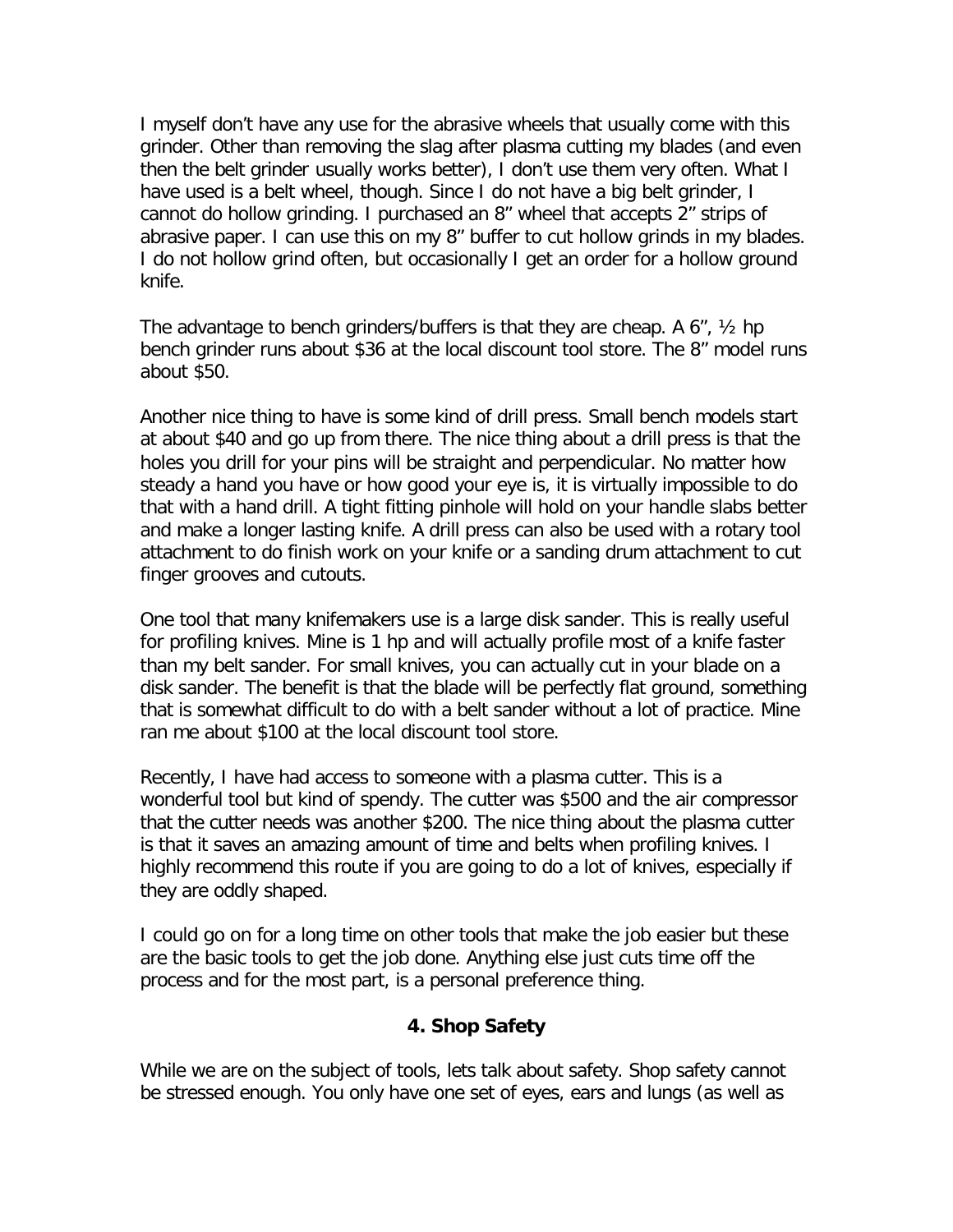fingers, toes etc) so it behooves you to protect them. Let's not beat around the bush here. We are talking about making sharp pointy objects out of steel. This involves power tools, dust production and basic shop safety.

# **A. Basic Shop Safety**

The cardinal rule is to protect everything. Wear gloves on your hands, safety glasses over your eyes, and a dust protector over your mouth and nose. Wear cotton clothing in the shop whenever you are working on your knife, even when you don't think that you will be grinding. A friend of mine wore a rayon shirt into the shop one day to do some hand sanding and decided on the spur of the moment to grind a spur off a blade he was working on. The burned rayon had to be cut out of his skin. It wasn't pretty.

Gloves are a pain in the butt to wear when you are working. They seem to get in the way and make handling everything harder. What you have to remember is that you are grinding STEEL. Anything that will remove steel, will remove skin a lot faster. I can show you where I slipped and hit the grinding belt with my gloves. If I hadn't had my gloves on, it would have been my hand. Grinding also heats that steel. It doesn't take long before the steel of your blade is too hot to handle.

The reason for the dust mask is simple. Most grinding abrasives are silicon Carbide. In dust form, Silicon Carbide can lead to Silicosis, a condition that can kill you. Also, a lot of handle materials are toxic. One of the most famous of these is Cocobolo, a very popular knife handle material. Never work on unfamiliar materials without a mask, even by hand. Hand sanding can kick up an amazing amount of dust.

I highly recommend a full front apron, preferably made of light leather or heavy cotton denim. This serves a lot of purposes. The first is that it protects your clothes from dust, hot sparks and sharp materials. The most important is that it protects your body from those things as well. I had a knife grabbed out of my hand and thrown back at me. The heavy denim apron I was wearing caught the knife and kept it from cutting me. It cut the apron, but not me.

This brings up one of the most important aspects of safety that is all too often overlooked. Common Sense. Never work tired or distracted. Keep in mind the safety tips for all the tools you use. Never rough house or grab-ass in a shop, especially around power tools.

# **B. Power tool safety**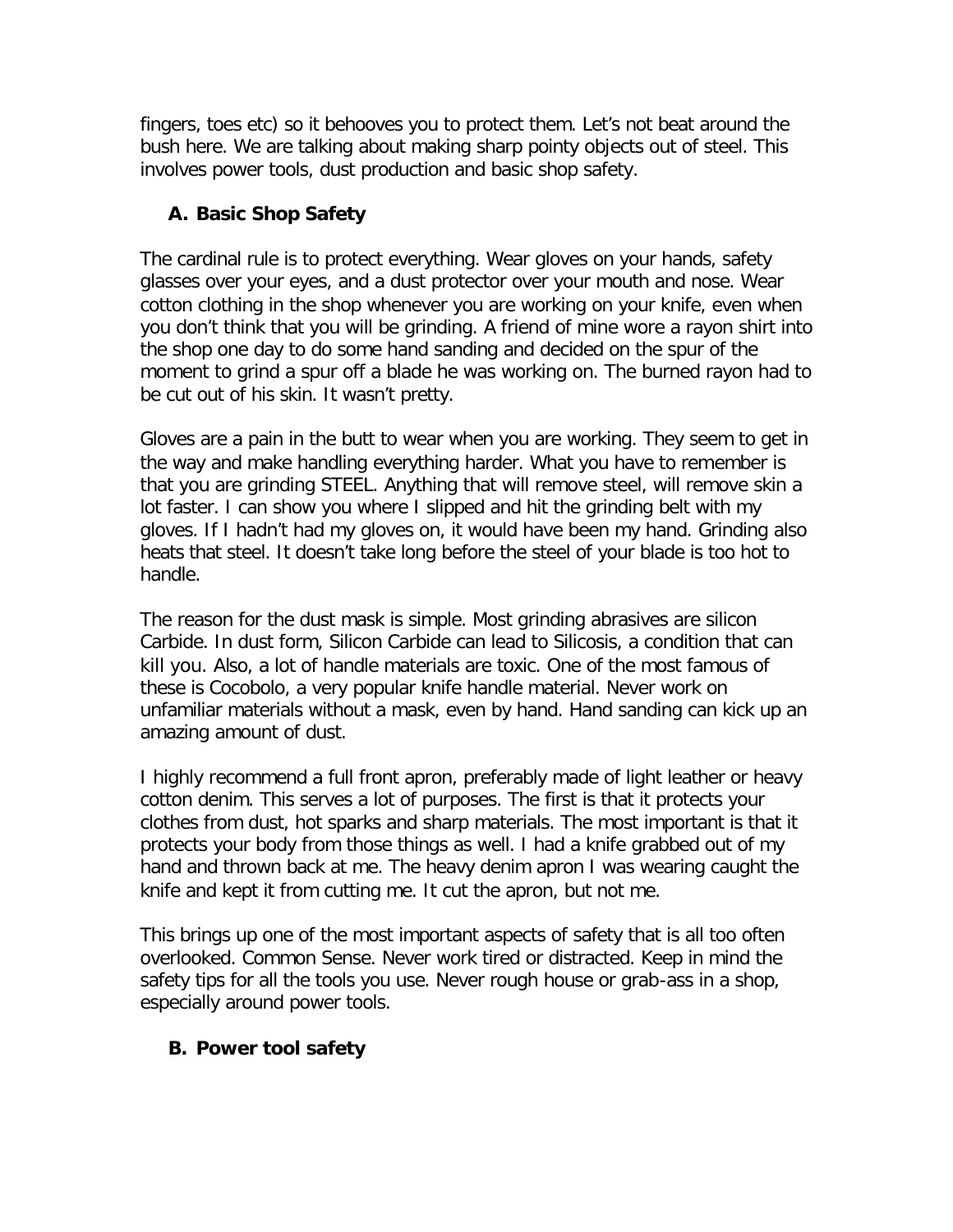Power tools make knife making a lot easier but they are also a safety risk. Many of the tools used in knife making are powerful, aggressive and dangerous. The most dangerous tool in the shop actually appears to be the most benign but to the unwary, it is VERY dangerous. Remember that anything that is used to remove steel will remove skin.

I want to spend a little time talking about the buffer. Too often, this tool is overlooked when people talk about power tool safety. This is actually a very dangerous tool. Used improperly, this tool can actually grab a knife out of your hand and throw it back at you at amazing speeds. I've had one knife actually embedded in the floor between my feet by doing something wrong on the buffer.

The key to using the buffer is to only work on the bottom front quadrant of the wheel. This keeps the work piece in a position that if it does get grabbed by the wheel, it will either be thrown down or away from you.

### **5. Anatomy of a Knife**

By now, you are probably really bored listening to me talk and are going "Alright, when is he going to start talking about KNIVES?" Well, that time has come. Let's talk about what a knife is and what the parts of a knife are.

### **A. Types of knives**

There are all kinds of knives for all kinds of purposes. Remember that a knife is nothing more than a tool and as such, each type of knife is designed to fill that function. There are knives for hunting, skinning, eating, working, survival, tactical situations, and then there are some knives that serve no other purpose but killing. Each type of knife has qualities that make it what it is. There is no such thing an "all around" knife. A knife that is used to skin wouldn't be much use as a camp knife. A tactical fighting knife wouldn't be much good for ranch use.

The basic types of knives are usually listed as; hunters – knives that are used for hunting and fishing, Camp knives – large knives, usually with large guards, that are used for camp chores such as cutting down small trees and opening that pesky can of beans, Skinning knives – usually classified as having a large thin flat blade that is sharpened to a razor's edge, Survival knives – usually large fighting style blades with serrations, saw blades or wicked attachments, Daggers – usually double-sided straight blades (often medieval reproductions), Fantasy knives – anything from medieval reproductions to monstrous fighting gloves with 20 or 30 separate blades, fighting knives – usually medium to large blades, often slightly curved, and folders – knives that fold in some manner.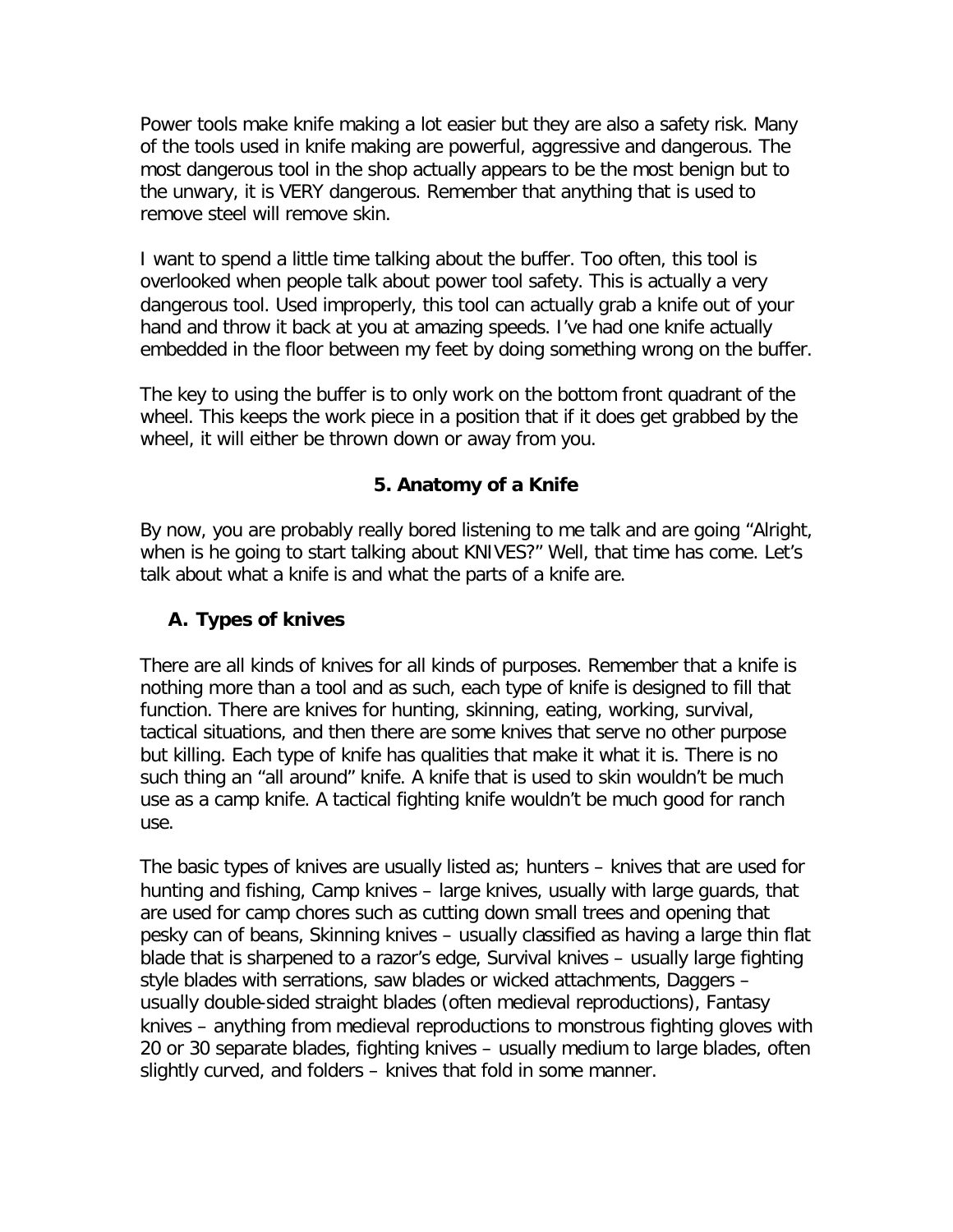I have at one point or another made all of these blades. I am not too keen on folders, but that is my personal taste. I also tend to stick with large fixed blades. Each person is different and everyone has an innate sense of what they like in a blade. The key is finding what works for you and going for it. It is also important to match the blade to the purpose for which it is intended. You don't want to make a skinning knife out of 1/4" steel stock. It is just too thick and you will never get a truly good edge for skinning. By the same token, you don't want to make a camp knife less than 3/16<sup>th</sup> thick or your customer won't be able to cut down that tree that is bothering him in the middle of his camp. It is a balancing act but once you have figured out what you want to use the knife for, it makes it easier to figure out how to make it. I will discuss this a little more when we talk about designing your knife.

## **B. Basic slab handled knife**

This is probably the easiest knife to make. It has a basic blade to which you attach two knife handle slabs. This drawing shows using a special kind of bolt for attaching the handle slabs but it could just as easily be pins. The handle material is held to the knife blank by an epoxy-type glue and by the pins.

#### **C. Slab handle with Bolsters**

Not much different than a slab handled knife except that two metal bolsters are added. These do not absolutely need to be pinned but if you don't, even with soldering, the bolsters will eventually come off.

### **D. Slab handle with guard**

Again, very similar to a basic slab handled knife. The guard is soldered or glued on and again pinned.

#### **E. Stub tang**

This is a form of "hidden tang" knife. Made correctly, this is almost as strong as a full hidden tang knife. This form of knife is commonly used when using an elk or stag crown for handle material. The tang hole is drilled into the crown and then the tang is glued in place. The notches are to provide more hold for the epoxy. A small hole is drilled in at the base of the hole to allow air to escape and the epoxy to fill the hole. When the tang is inserted, the small hole fills with epoxy and in antler, disappears. Usually, this type of knife has a guard.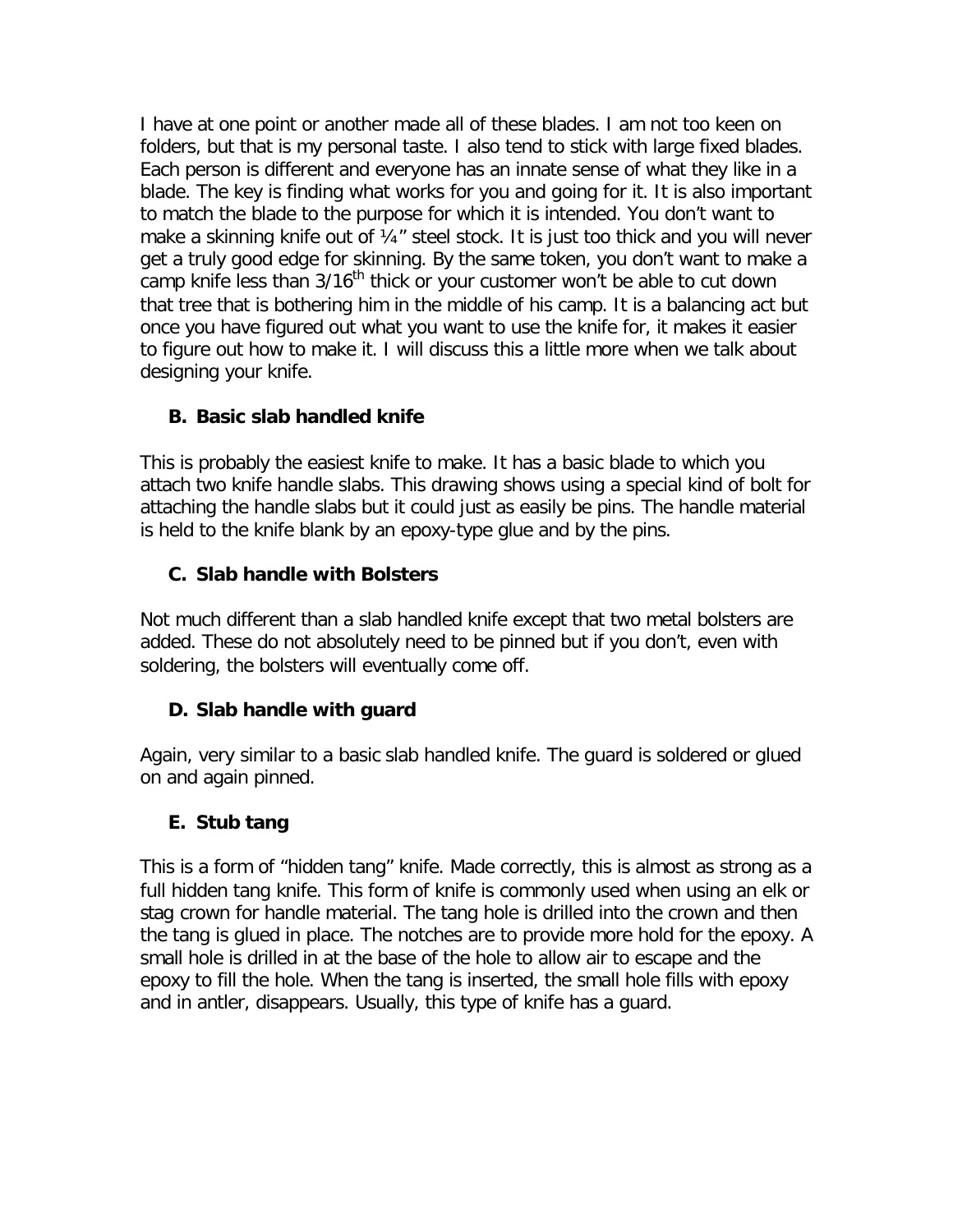#### **F. Full hidden tang**

Like a stub tang, the tang of the knife, is hidden by the handle material. The difference is that the tang extends the length of the handle material. The end of the tang is threaded and the pommel of the knife is screwed on the end, holding the knife handle together.

#### **6. Materials for Knife making**

Knives are made out of all kinds of steels, and all kinds of materials are used for handles, guards, bolsters, and pommels. I will discuss the most common ones.

### **A. Knife Steels –**

I could spend days talking about the different kinds of steels used for knife making. Don't worry, I won't bore you with that discussion. Instead, I will stick to the real basics. Knife steels are broken down into the High Carbon Tools steels, Stainless steels and the exotics like Talonite and Satinite.

All knife steels have one major thing in common. They have at least 5% carbon as part of their makeup. This is important. Anything less than 5% carbon will not get hard enough to hold an edge. It is the carbon content that separates the mild steels from the tool steels. Tools steels will harden when heat-treated.

High carbon tool steels include 1095 and 1084 tools steel, O-1, D-2, W2, and 5160. This isn't all of them, but they are the most common that you will find. 5160, 1095, and 1084 are all fairly easy to find and are relatively cheap. O-1, D-2 and W-2 are a little harder to find and tend to be more expensive. All are good steels for making knives. In a lot of ways, they are superior to the stainless steels for knives in that you can heat-treat them harder without making them brittle. The majority of knives that I make are 1095 or O-1.

The stainless steels such as 440C, 440V, ATS34, and 154CM are used a lot by the production knife makers. The knives that are made with these materials are usually shinier and easier to care for due to the steel having things like Chromium and Vanadium added to the alloy. This is also this type of steel's weakness. When you add impurities like Vanadium or Chromium, you can't make the steel as hard before it gets brittle. Don't misunderstand. A 440C stainless blade at a Rockwell of 58 will still hold a decent edge for a long time. It is just that a 1095 blade heat treated to 61 will hold an edge longer. For every point above 56 you go, you increase edge-holding capability by about 25%. The trade off is a knife that you can polish to a mirror finish that you don't have to clean as often.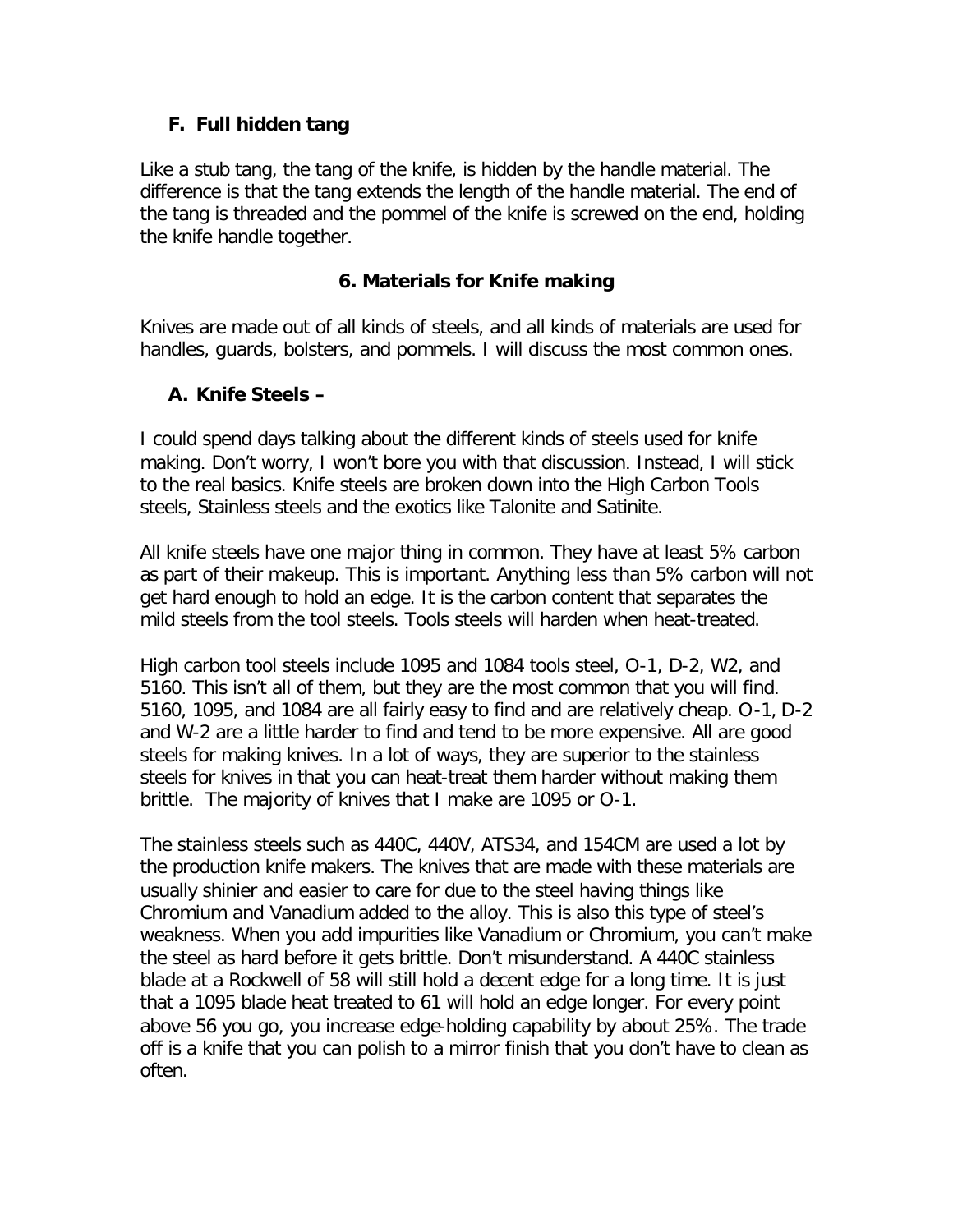The exotic steels like BG32, Satinite and Talonite are new Crucible steels. These steels are produced by the high-tech Crucible Steel Company and are truly amazing. Even though they are extremely expensive and hard to work with, they produce some of the most amazing knives I have ever seen. I have one Talonite knife that has a Rockwell hardness of 63 and is pretty much indestructible. I have real problems just trying to sharpen it. In the six years that I have owned the knife, I have only sharpened it once and it still shaves hair off my arm.

## **B. Guard materials –**

For guards and pommels, there are a lot more choices. The most common is brass. It is easy to work with and takes a beautiful shine. Another common material is nickel silver and mild stainless.

## **C. Handle Materials –**

The sky is the limit on handle materials. Common materials include exotic woods, pakkawood (a wood laminate), Micarta (a resin polymer), natural materials such as antler, bone and petrified wood, stabilized wood (wood impregnated with a polymer resin under a vacuum), and stone. I tend to work with pakkawood because it is easy to work with, lasts forever, is probably the least expensive of the handle materials, and comes in about any color you can imagine. I also use a lot of Micarta. I rarely use antler or bone because it is extremely fragile, difficult to work with and doesn't last well.

# **7. Making Your Blade**

Well, you have managed to make it this far and we are actually going to talk about the meat of the subject – making the knife. We have our piece of steel and are ready to begin. The question is where….

### **A. Designing your knife-**

Remember a while ago when I was talking about the different types of knives? This is where all that comes in. First ask yourself, "What am I going to use this knife for?" For most of us, that means that we are going to carry it around for looks at events and occasionally eat with it so we can show everyone how much of a Barbarian we are. Well, at least that is what I am going to use mine for…

Before the steel ever hits the grinder, you should already know what you are going to make. I always make a pattern for every knife that I make. First I decide what design I am going to use based on what I want the knife for, and then I draw it on paper. If I like the design, I transfer it to 1/8" or ¼" pressboard. After profiling the pressboard knife, I look at it again to make sure it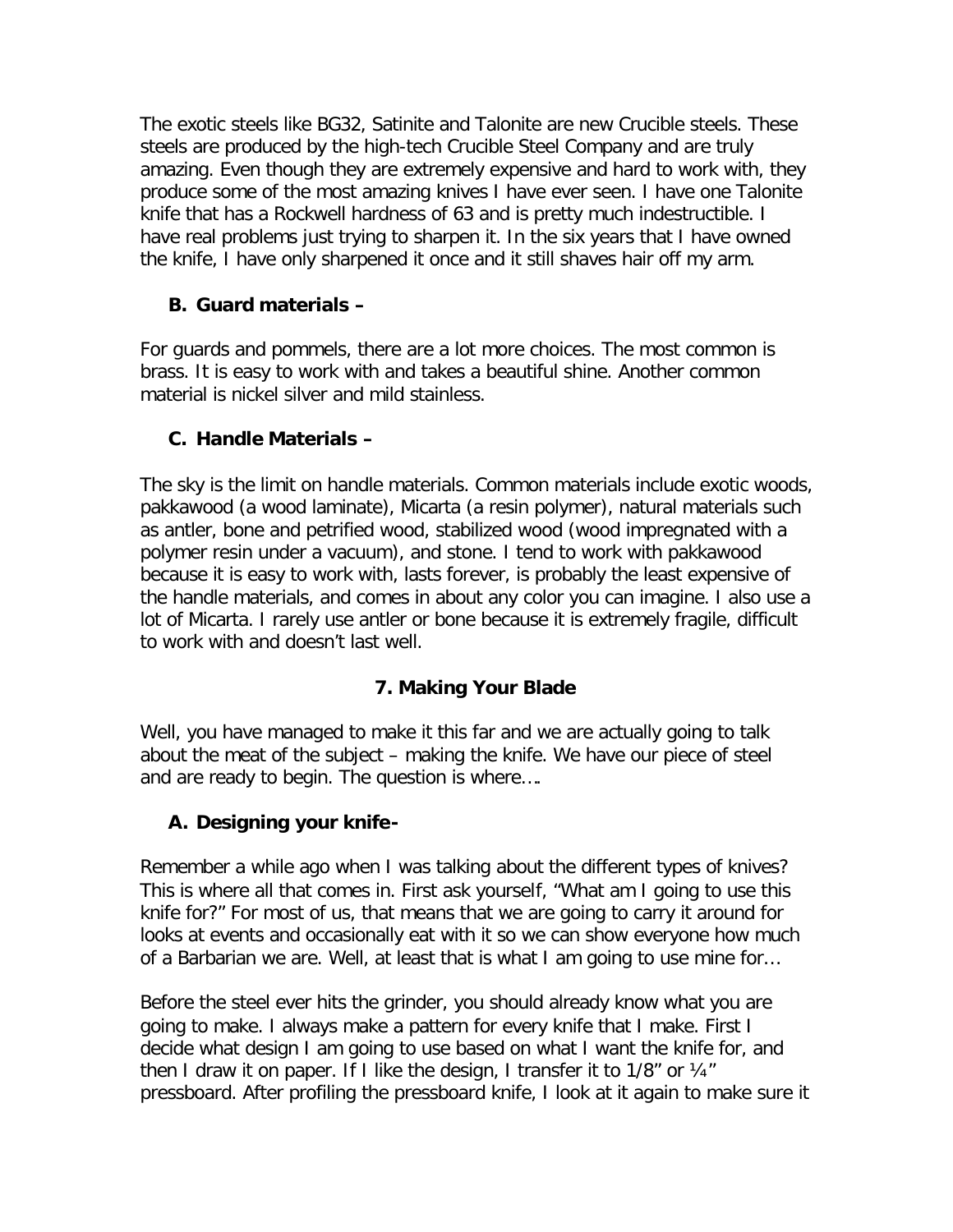is what I want. Then and only then do I transfer the pattern to steel. The added benefit to this is that if someone else wants that same kind of knife, I already have the pattern ready.

## **B. Cutting the Steel and profiling the knife**

So you have your pattern and you want to start to cut steel. First trace your pattern onto the steel with a carbide scriber. If your steel has a lot of mill scale (that ugly grayish scale on the outside of hot rolled steel), you might first want to sand that off until you have a bright shiny surface to work with. Another thing that you can do is take black pattern dye and dye the surface of your piece first. The scribe lines will then show up better.

Now you have your pattern scribed onto the steel. Before you start profiling the knife, you should first drill out your pin holes. This gives you solid edges to hold the piece in the drill press or vice when you cut the pin holes. If you profile first, it is really difficult to hold the piece solidly in a vice. NEVER attempt to hold a piece in your hand when you are cutting pin holes. You might get away with it a few times, but eventually, the drill bit will catch in the steel and you suddenly have a thin piece of metal whirling around like a weed eater. Imagine what that will do to your hand if it is in the way. Use a vice. Save your hands.

Now you are ready to "profile" the knife. This means that you are going to cut the metal shape. If you have access to a plasma cutter, this will make your job much easier. If not, you need to start grinding.

Initially, grind to within about 1/16 of your scribe line. Constantly check your piece and see what you have left to do. Once you have come to within 1/16<sup>th</sup> of the grind line all around, finish profiling to your line. Depending on the complexity of the knife and the power of your grinder, this can take awhile. Profiling is probably the longest operation, short of final finishing.

### **C. Marking your centerlines.**

Once the knife is profiled, you have to mark your centerline on your blade. The idea is to cut in your blade evenly to the centerline. It helps to know where that is. Attempting to measure the center of a  $3/16<sup>th</sup>$  inch thick blade with a metal ruler is a joke so I designed a little tool to help me do this.

It is actually nothing more than a 2" square piece of oak that I have drilled a small hole into a little above 1/8" above the bottom in the middle of one side. In this hole, I have glued a carbide scribe point from my carbide scriber. On the other side of the block, I drilled and tapped a hole to accept a  $\frac{1}{4}$  - 20 bolt. I inserted a 1  $\frac{1}{2}$  % - 20 bolt through the block to adjust for depth. I adjust the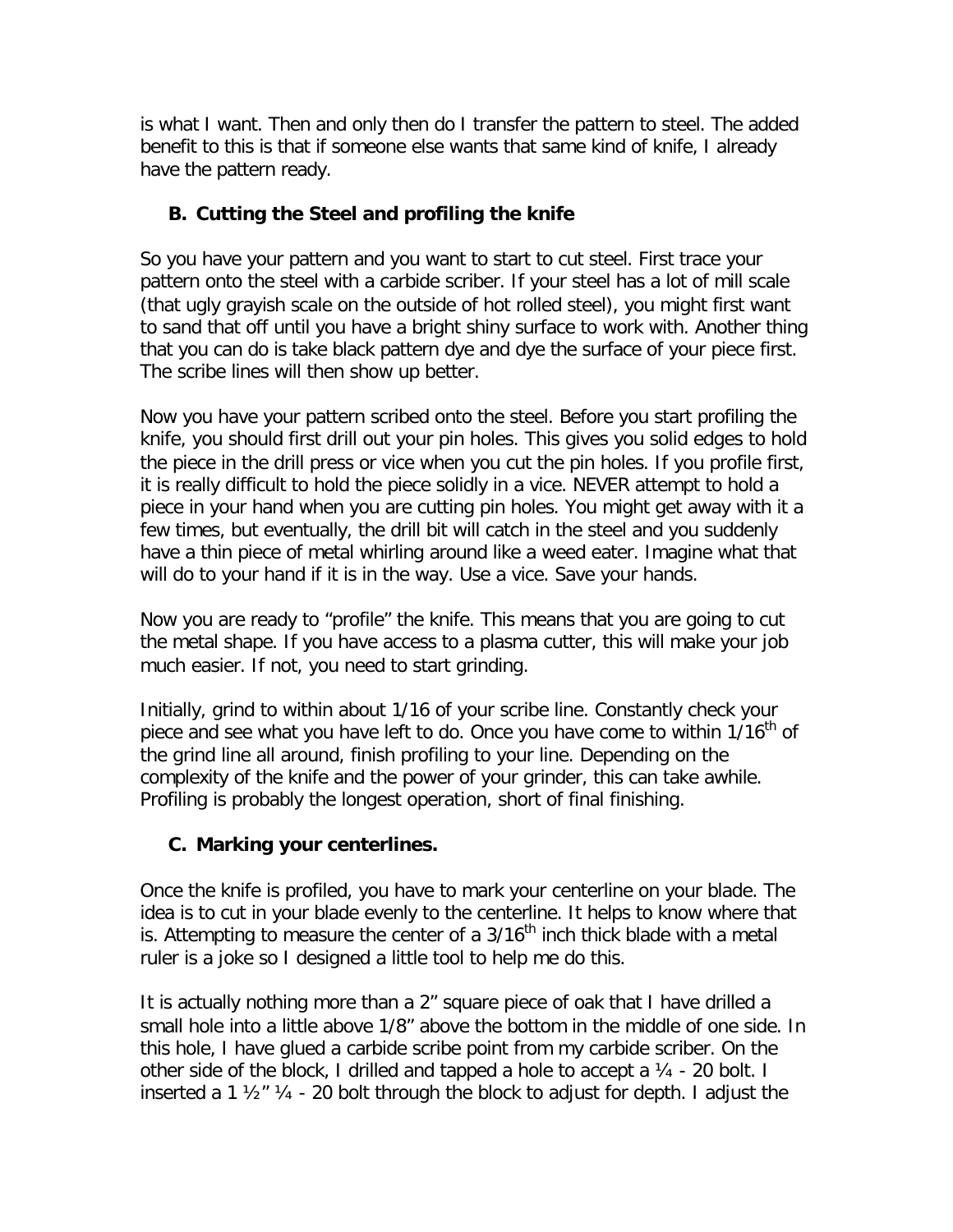screw so that on a flat table, the scribe point is at the middle of the blade. I slide the scribe up the blade, marking the centerline. I then turn the blade over and do it again. If my measurement was off, I now have two lines with the centerline between them. This is OK, because you don't want to grind completely to the centerline anyway. You want to grind to within about 1/32" of the centerline. That way, the edge won't be destroyed by the heat-treat process.

#### **D. Grinding your blade**

There are basically three blade configurations that you can grind to. I have mentioned a couple of them so far. The first is a Hollow grind. This is actually a concave grind done on a round wheel grinder. The benefit of this grind is that the blade maintains a much sharper edge for a longer time and it is easier to return the blade to a razor's edge. The disadvantage is that the edge is weaker and easier to nick. Repeated sharpening wears the blade down faster.

The second configuration is the flat grind. This is a pretty good all around grind. It is easy to return the blade to sharpness and yet the blade lasts longer with repeated sharpening. It isn't so easy to obtain, though. Even with a flat platen on your grinder, it is still difficult to cut a truly flat grind without a lot of practice.

The third is the convex grind or Moran Grind. Most decent camp knives and knives that take a lot of abuse have this type of grind. You end up with a really strong edge that takes a lot of abuse without serious damage. The disadvantage is that it won't take the kind of razor's edge that a hollow grind will.

Unless you have an 8" contact wheel on your grinder, hollow grinding is probably out. It is pretty, but difficult to do even if you have the right equipment. The easiest grind to attempt with limited equipment is the flat grind. If you have one of the longer belt grinders, you can do a Moran grind above the platen on the slack belt. For the purposes of this discussion, we will stick with the flat grind.

Should you grind with the blade up or the blade down? Ask 10 makers and you will have about 60% say blade up and 40% will say blade down. I am of the "blade up" school because I can see my centerlines when I am grinding blade up and I don't trust myself enough to grind blade down. I have also found that I can keep my grind lines more even and my grind flatter when I grind blade up.

Start with a new belt in your grinder. I know that money can be tight, but you have to think in terms of belts being free. If not, you will use belts beyond their ability to cut correctly and end up messing up your piece. A new belt cuts cleaner, and produces less heat. This isn't as important now but after the piece is heat-treated, it can make a huge difference.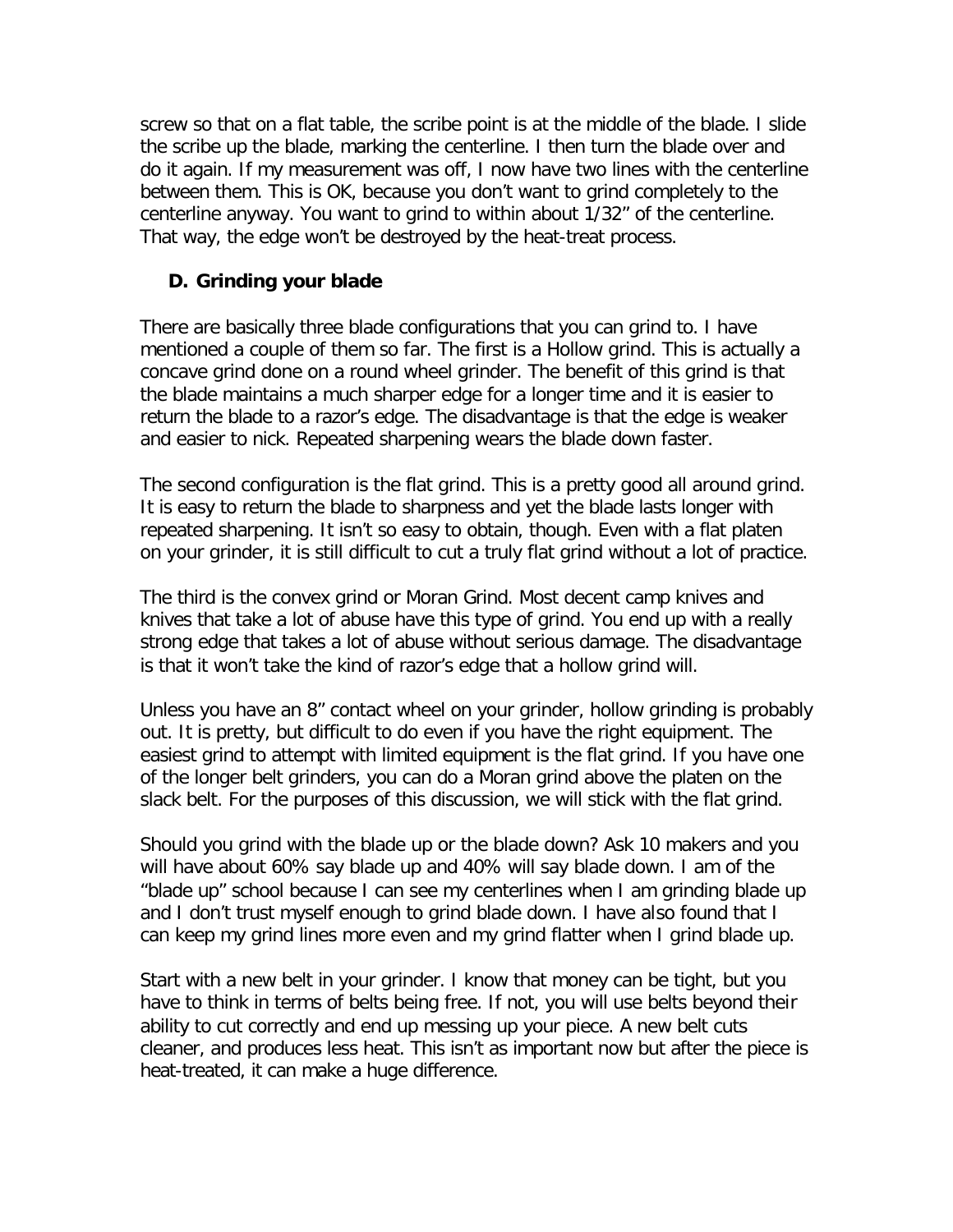At this point, you have a sharp 90-degree edge on the blade. To maximize belt life, bring the blade into the belt at a 45-degree angle and grind off the sharp edge. It doesn't take much and you will find that your belts last longer.

Now it's time to grind the blade. Starting at the ricasso area of the knife, start grinding away that steel, moving slowly toward the tip. It is important that you hold the knife steady and at the angle you want your blade. Once you have done this a few times, you will "feel" when you are at the right angle. The blade will begin to heat up. Have a small bucket of water near your grinder to dip the blade into occasionally. Your hands will thank you for it. Slowly work the grind in until the depth of the blade is what you want and the blade has been ground almost to the centerline. Turn the blade over and grind the same way on the other side. Check your work often. Don't be afraid to make adjustments to the angle you are grinding at. Eventually, you will get a feel for it and it will come naturally.

Once your blade is ground in and you are happy with it, it is time to polish it for heat-treat. Starting with 80 grit sand paper, hand sand the blade until all the major grinding scratches are gone. Move to 220 grit and do it all over again. Move to 330 grit and do it again. What you should end with is a satin finish. Use a hardwood block behind the sandpaper so that the grind lines stay nice and sharp.

If you have a buffer, you can use a brush-on compound and buff to 300 grit but this will dull your grind lines unless you are extremely careful.

As a last step, use some Acetone to remove any oils or contaminates from the blade prior to heat-treat.

### **8. Heat treating your blade**

Wayne Goddard, probably the one of the most gifted knife makers alive today, once told me that the Heat-treat is the heart and soul of a knife. A beautiful, poorly heat-treated knife is worthless. A shitty looking well heat-treated knife is still a knife. Makes sense.

#### **A. What is heat-treating anyway?**

Heat-treating is actually a three-step process. First the knife is normalized (heated to a critical temperature and then allowed to sit to remove any internal stresses), then heat-treated (hardened to full hardness), and finally tempered (softened to a usable hardness).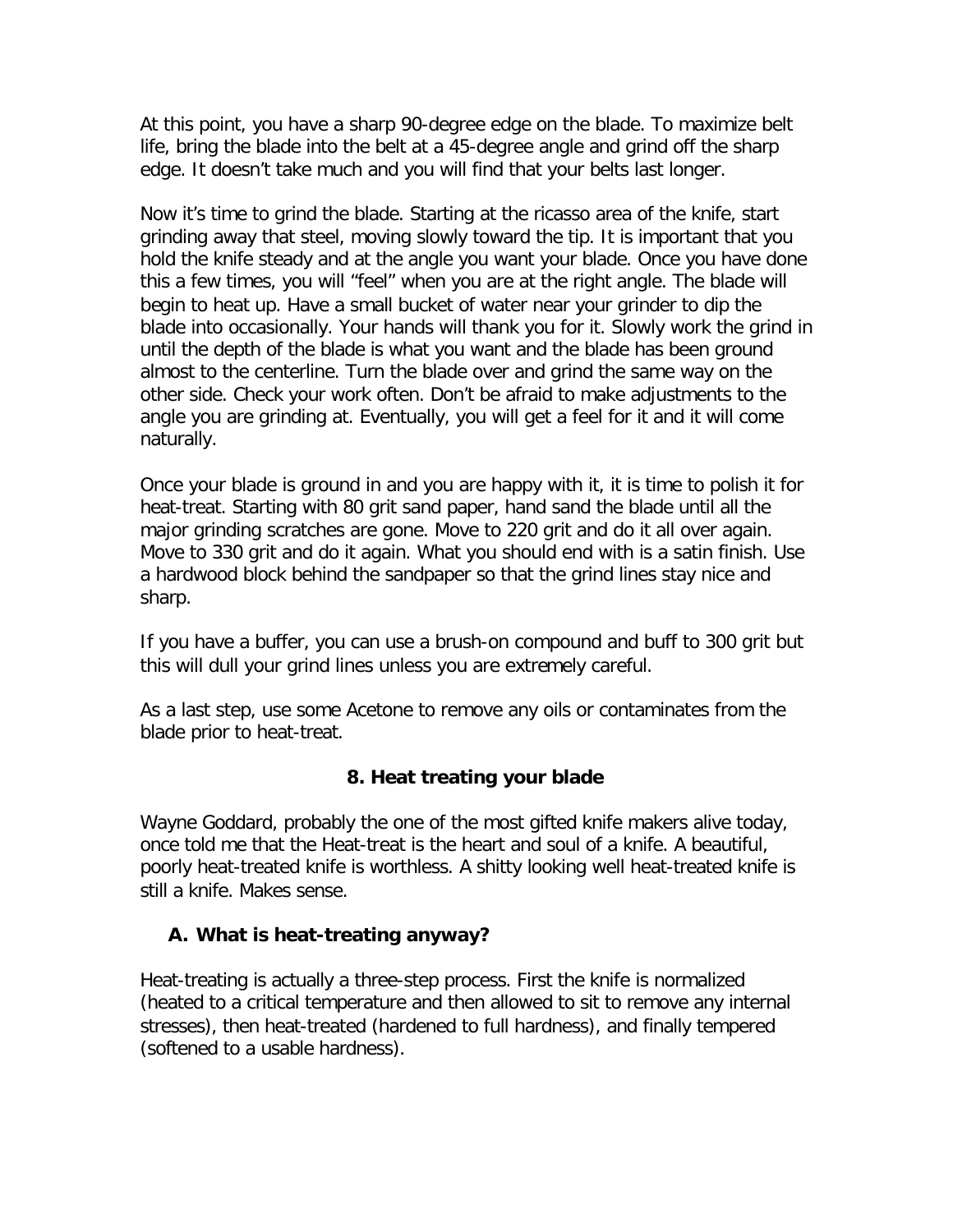Hardness is the opposite of Strength. To achieve one, you must compromise the other. If you make a knife too hard, it holds an edge forever, but if you bend it wrong, it breaks. If you make a knife too soft, you can bend it into a pretzel but it won't hold an edge. For most steels, the compromise lies between 58 and 60. At this point, the steel will hold an edge well and yet you can bend it to a 90 degree angle without it breaking.

Heat-treating is a science. I have in my library four different books devoted strictly to heat-treating. It requires a heat source, some way to measure the temperature of the steel, and some way to rapidly cool the steel to lock the hardness into the steel.

My suggestion to you is to have your first couple of pieces professionally heattreated. Though I have done my own heat-treating in the past, I still use a professional service to do my heat-treating. I have included a quick and dirty heat-treating cheat sheet with the other resource information but I don't recommend it unless you are really comfortable working with hot steel and have the right equipment.

Different steels have different methods and temperatures of heat-treating. Some are air-quench steels, some are oil-quench and some are water-quench. Stainless steels require a higher temperature to heat-treat as a rule than high carbon steels.

### **9. Putting on the handle and the guard.**

The blade is now heat-treated and you have it back in your hot little hand. What do you do with it now?

### **A. Polishing the blade**

Unless the Heat-treat involved using Salt pots, you will have a black and gray scale all over your blade. This is caused by oxygen in the heat-treat process and must be removed. It will be hard and difficult to remove and you have to do it carefully so that you don't heat the blade enough to destroy the temper of the blade. Work slowly either with a buffer and brush on 150-grit compound or by hand with 220-grit paper. It will be slow and irritating but necessary. Once the scale is gone, use progressively finer grits of sandpaper until all the sandpaper scratches are gone. I usually go to a 600-grit myself. If you are using Stainless and you want that mirror finish, you might want to go to 1000-grit.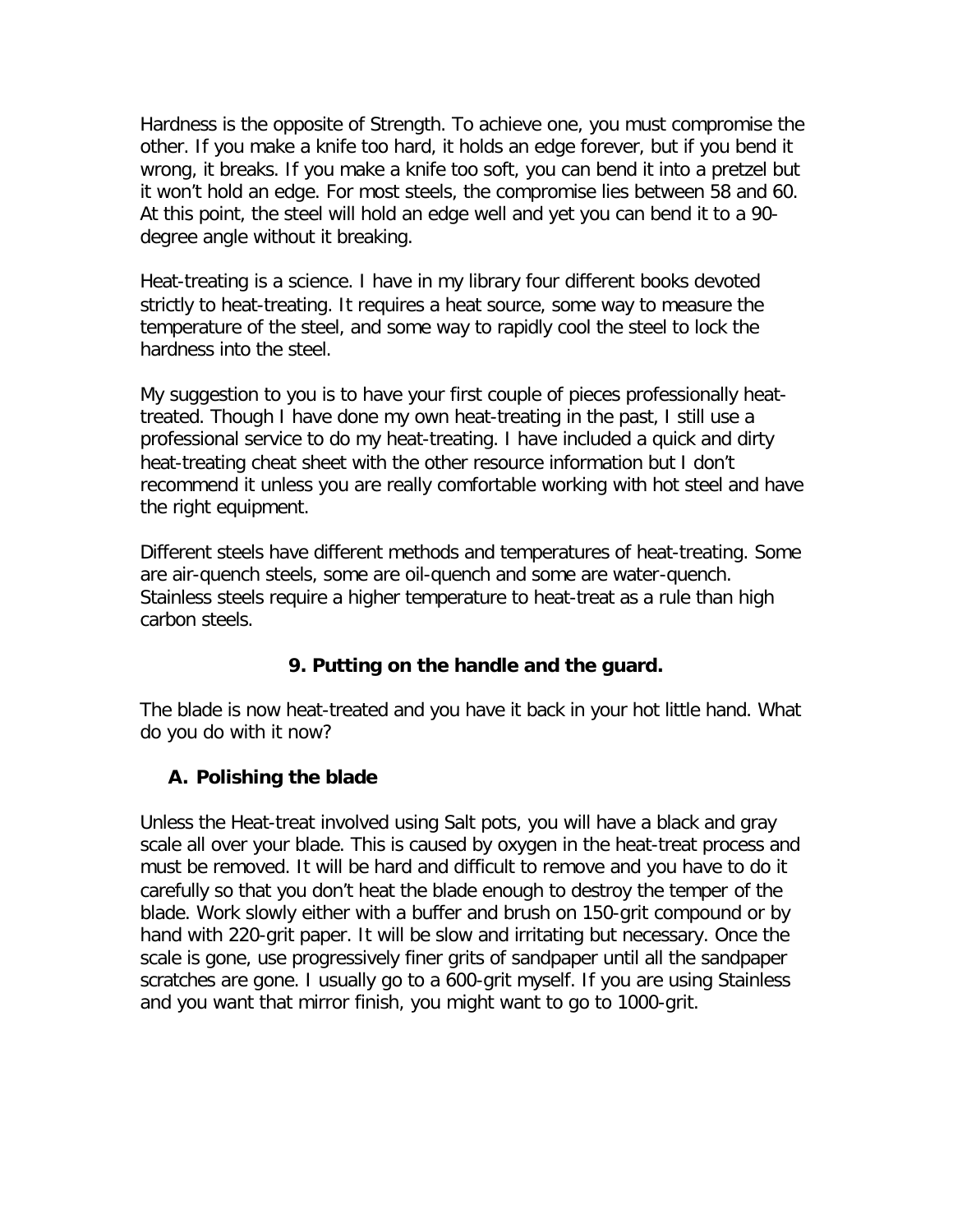### **B. Making and attaching your guard.**

Now that your blade is polished, it is time to do the guard. If you are making a through-tang knife, you need to cut a slot in the guard to fit the tang through. If you are making bolsters, you need to cut them to shape and drill the pin holes.

To cut a slot for the tang, measure the tang area where the guard is to go, and mark the slot on the guard piece. Using a drill slightly smaller than the tang thickness, drill a series of overlapping holes in the guard where the slot will be. Use a needle file to clean up the slot and slightly enlarge it to the size of the tang. Test the fit often. The fit should be tight enough to hold position on it's own. The knife should butt up solidly against the guard.

There are two methods of attaching the guard to the knife. One is to solder the guard in place. Using silver solder and flux, heat the guard area evenly until the solder flows freely. Remember to heat sink the blade area of the knife to prevent the temper from being destroyed. Do not overheat the area. Allow the solder to flow between the guard and tang, filling all the gaps completely.

The second method is to use a metal adhesive such as JB Weld or Devcon's Titanium Metal epoxy. This is not quite as strong as soldering the guard in place but usually fills the gaps better and is much easier. It also has the advantage that it will not heat the blade, so the possibility of ruining the temper doesn't exist.

The method of attaching bolsters is similar. Rough shape the bolsters to the desired shape. If you are using epoxy, apply the epoxy to the bolsters and then pin the bolsters in place. Use a clamp to hold the bolsters tight to the blade but do not over tighten. When the epoxy has set, peen the pins. If you are soldering, apply flux to the bolsters and blade area. Insert the pins and peen them. Heatsink the blade and then heat the bolster area until the solder flows freely filling all the gaps.

### **C. Making your handle or handle slabs.**

Once your guard is on, it is time to make the handle slabs or to drill the handle for the tang. If you are working with a through tang knife, this is simple. Measure the tang and drill a hole through the tang big enough to accept the tang.

If you are working with a slab-handled knife, it is a little more complicated. First, mark the handle shape on the handle slabs and rough profile the handle slabs. This makes them easier to work with and also has the benefit of making finishing the knife easier.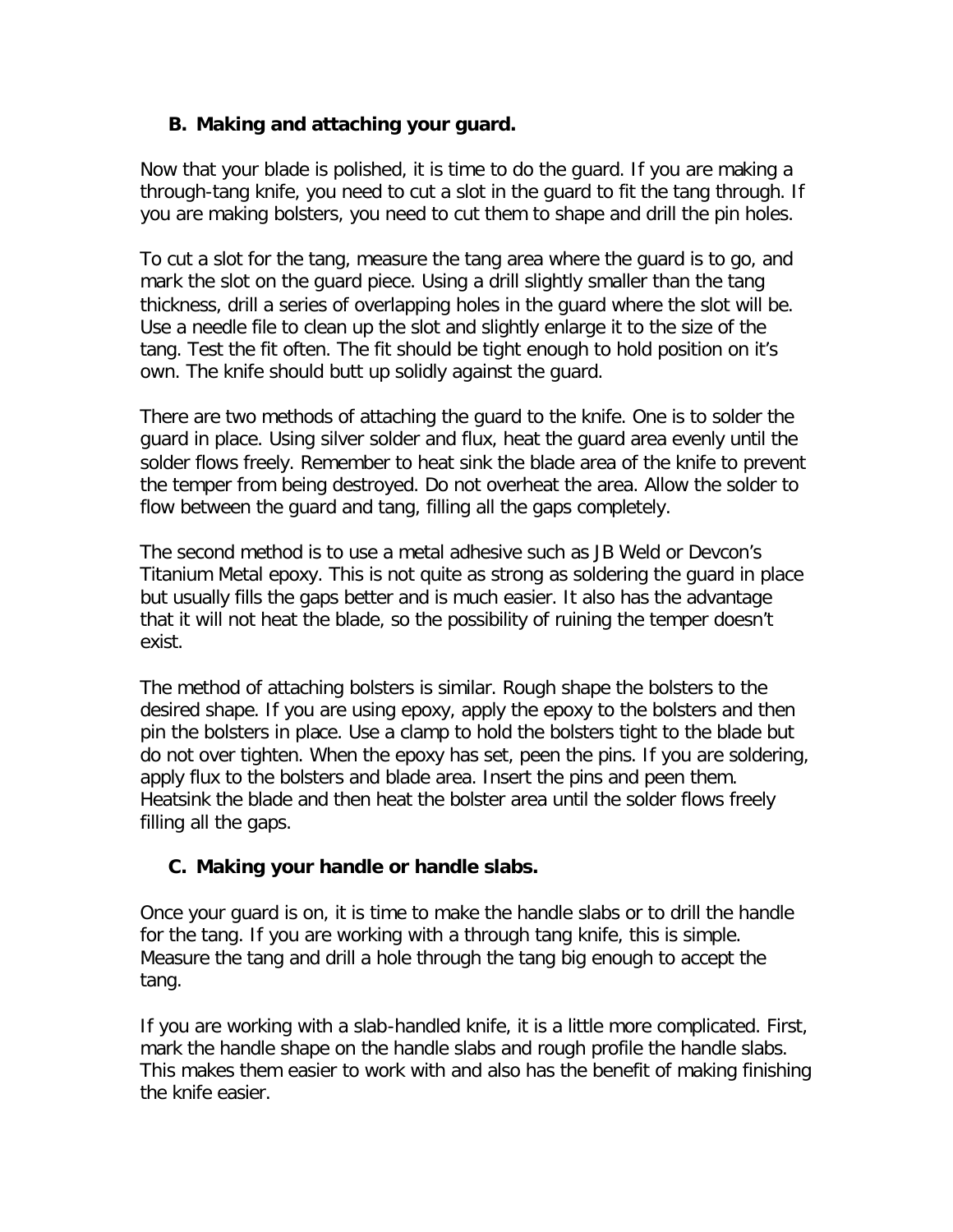Now it is time to use another trick I have learned. Get yourself some doublesided carpet tape. This stuff is great. Cut off a piece big enough to fit on one side of the handle. Using the double-sided tape, affix one of the handle slabs to the handle. Insure that the handle material is firmly up against the bolster or guard and that no gaps exist between them. If there is, sand the adjoining handle material until it fits snuggly against the guard or bolster.

With the handle material affixed to the blade, drill your pin holes using the knife blank as a guide. Try to drill the holes as straight as possible.

Using the carpet tape, repeat the procedure with the other handle slab. Ensure that the pins fit in both sides of the handle material and that the handle slabs are still tight against the bolster or guard. Remove the double-sided tape and rough up the side of the handle slabs that fit against the knife so that the epoxy has a stronger grip. Apply the epoxy to the handle slabs and affix them to the knife blank. Insert the pins and then use "C" clamps to hold the handle slabs to the knife blank. DO NOT OVERTIGHTEN.

For a through-tang knife, you have to finish the pommel first. Drill and tap the pommel to the proper thread and then you are ready. Before assembling with epoxy, test fit all the pieces together and make sure everything fits well. Then reassemble filling the handle piece with epoxy. Put some epoxy in the pommel as well and then thread the pommel onto the tang until the handle and pommel are tight. Clean up any excess epoxy at this point.

### **10. Finishing the Knife**

Now the handle has been assembled and your project is actually beginning to look like a knife. It is time to finish it off.

#### **A. Finishing the handle**

Remember that blade that we worked so hard to mirror polish? We want to protect that polish while we finish the handle and guard. The best way to do that is to take masking tape and wrap the blade with it. This will protect the blade somewhat from anything we do to the handle or guard.

Now that the blade is protected, you need to start working on shaping the handle and guard. This is purely a matter of personal preference. The more work you did prior to assembling the knife, the less you have to do now. What shape you leave the handle and guard is up to you. When you get it close to the final shape you want, start working with progressively finer grits of paper. Eventually